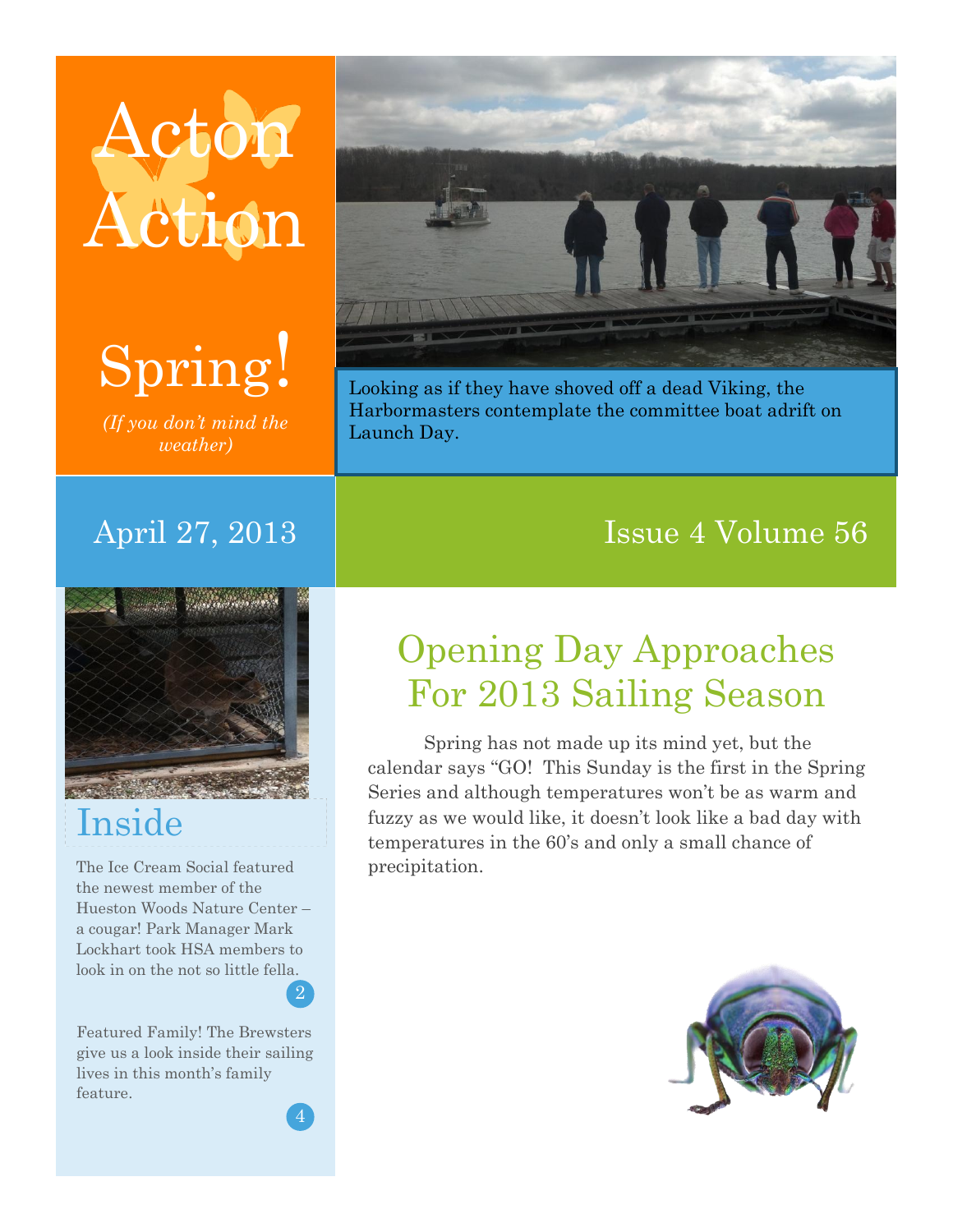

Park Manager Mark Lockhart narrates the story of "Timber", the Nature Center's new member.

## Acton Action

#### **Hueston Woods State of the Park Address Delivered – with Ice Cream**

When you come to the park this season, you will no doubt notice that things have changed. Park Manager Mark Lockhart is upbeat about the changes and looking to the future.

There is no word yet on the proposed move from 10 horsepower limit on motors. That will come later this spring, but sailors and other boaters will notice the return of the dredge, which has already started its work. Water levels are up to normal, and the dredging will reestablish a good channel to the lake proper.

Repairs to the dam are also in the near future and, according to Lockhart, it looks as if it might happen this year. The plan is to build a cofferdam in front of the existing one and rebuild. Ramp improvements are also slated for

completion by July 1 using a wildlife grant.

The park's three naturalist vehicles have been "wrapped" and sport a new look to go along with the remodeling of the Nature Center now being conducted by a group called Friends of Hueston Woods.

A short trip to the "class A" campground will reveal one of the most dramatic changes, at least in that area. The park has begun cutting down ash trees there that are infected with the emerald ash borer. They have also taken down a restroom near the HSA junior camp site, so the whole area will be like looking at another campground. Be prepared for a shock.

Lockhart also spoke about (continued next page)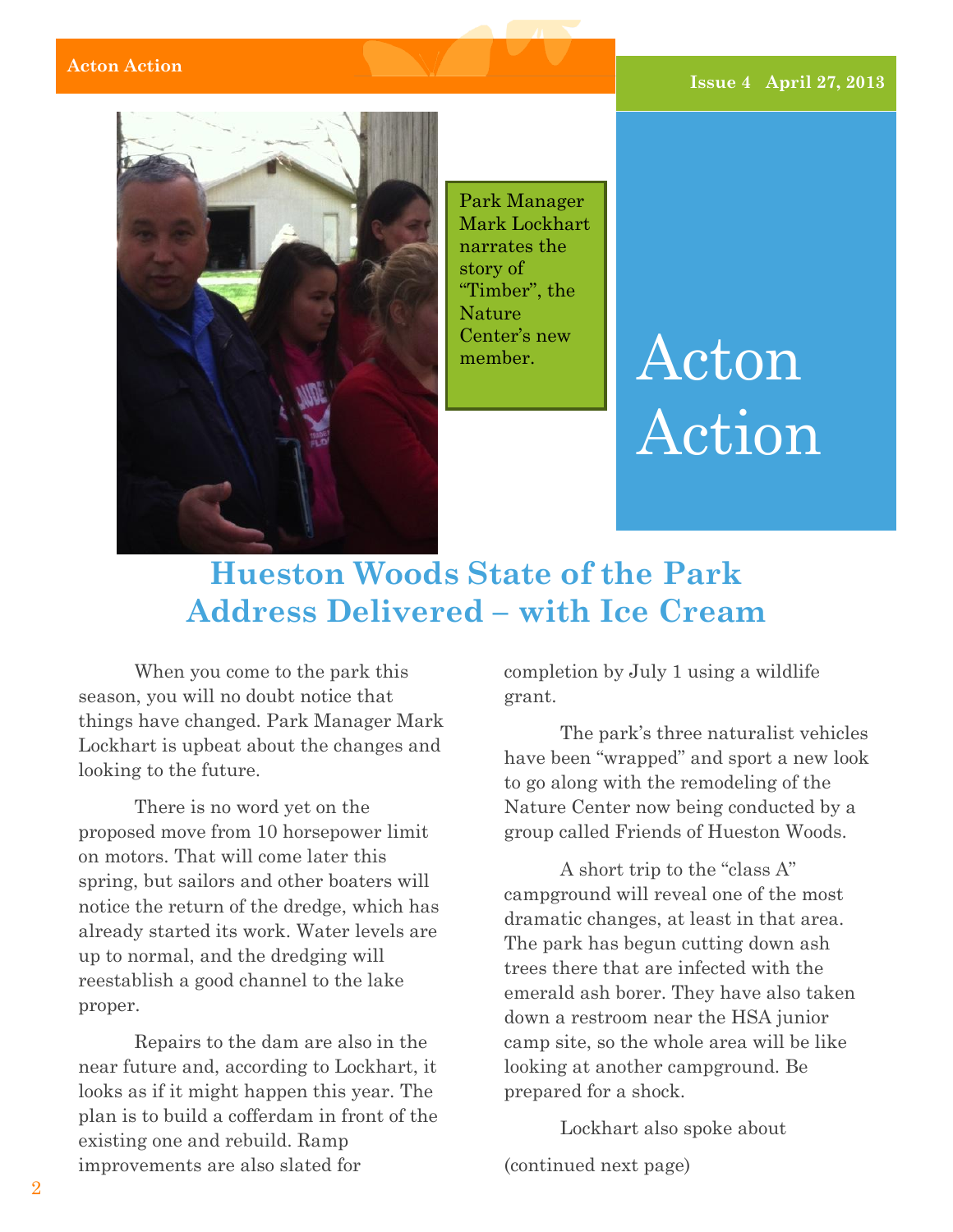#### **Acton Action Issue 4 April 27, 2013**



#### Your Invitation to Sail

Want to get in a sailboat soon? It isn't hard. HSA has boats and skippers who are available to you right away. All you have to do is contact us and we will get you in a boat.

There are often skippers looking for someone to crew for them. There are others who want to teach you how to race or just how to sail.

Ben Ainslie is the British sailor who has won more Olympic medals than any other sailor. Here's what he said about it."People think it's either a very expensive sport or it's just far too complicated -- and really it's neither," said the Englishman, whose family moved to Cornwall on the south-west coast of the UK when he was young. At the grassroots level you can go down to a sailing club and you can just get into a dinghy and borrow a boat or start sailing and crewing for someone else and get into it for very little money."

Onlookers vie for position as "Timber" stalks an oblivious neighbor in the pen next door. High drama at the Nature Center.

This week's mystery picture: What is this geocaching picture showing?



(continued from previous page)

the creation of a visitors' bureau using funds from a special Preble County source. Lockhart said, "Advocacy is more important than ever, not just of your particular interests, but the park's interest in general. We need a solid, proactive advocacy group to support parks."

Despite shrinking staff and more demands on remaining personnel, Lockhart was enthused about the many horizons that show promise. Through what he called "strategic staff hirings", the park has beefed up its presence on Facebook and seen high interest in the few positions that come open.

Lockhart says a stable budget and self sufficiency by 2015 are his immediate goals while still maintaining "excellence in customer service… and continuous improvement".

Lockhart also cited \$7500 in remodeling the golf course to improve appearance and customer experience; a second shower house in the campground; new work on aged infrastructure; firewood collection program success; an upgraded exhibit area in the nature center; and many other "wins".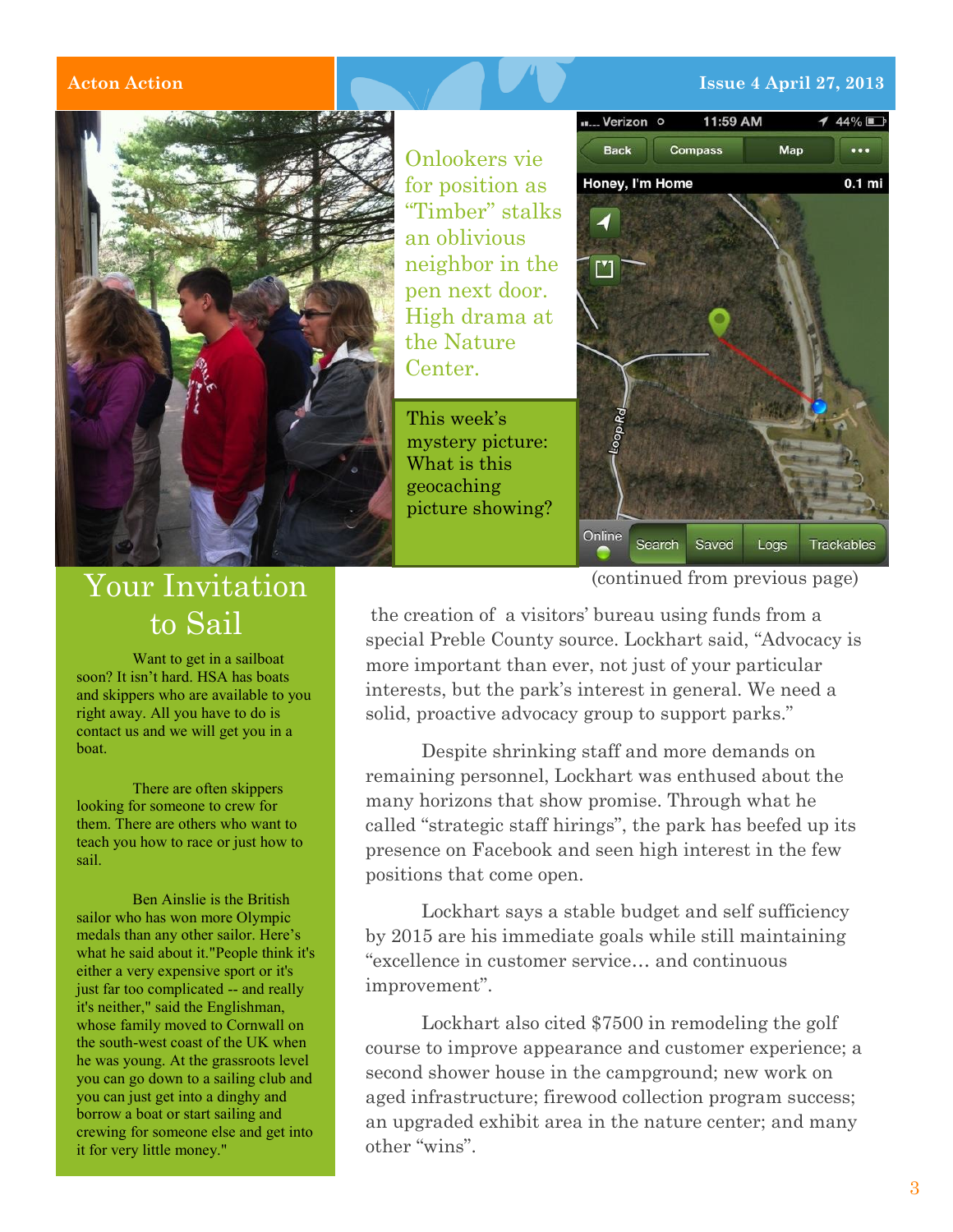



### Geocaching! With Mike and Them

When all the ice cream was scooped, it was time to head for the great outdoors. After a personal tour of the cougar exhibit, some of the party turned to geocaching.

The group as a whole searched out six geocaches within a half mile of the park office. Winning approval as the best geocache was the one hidden on the new covered bridge over Four Mile Creek. (You'll never find it without help – ingenious placement!)

After trekking on trails, parking lots, and bridges, Kevin and Megan DeArmon ended up tied for most finds with two apiece.

The award this year for finding the ONE the Stratton/Gunters could not unearth was Charlie DeArmon with his sharp eyed grab of the "Bluebird of Happiness". Jerry Brewster has been dethroned!

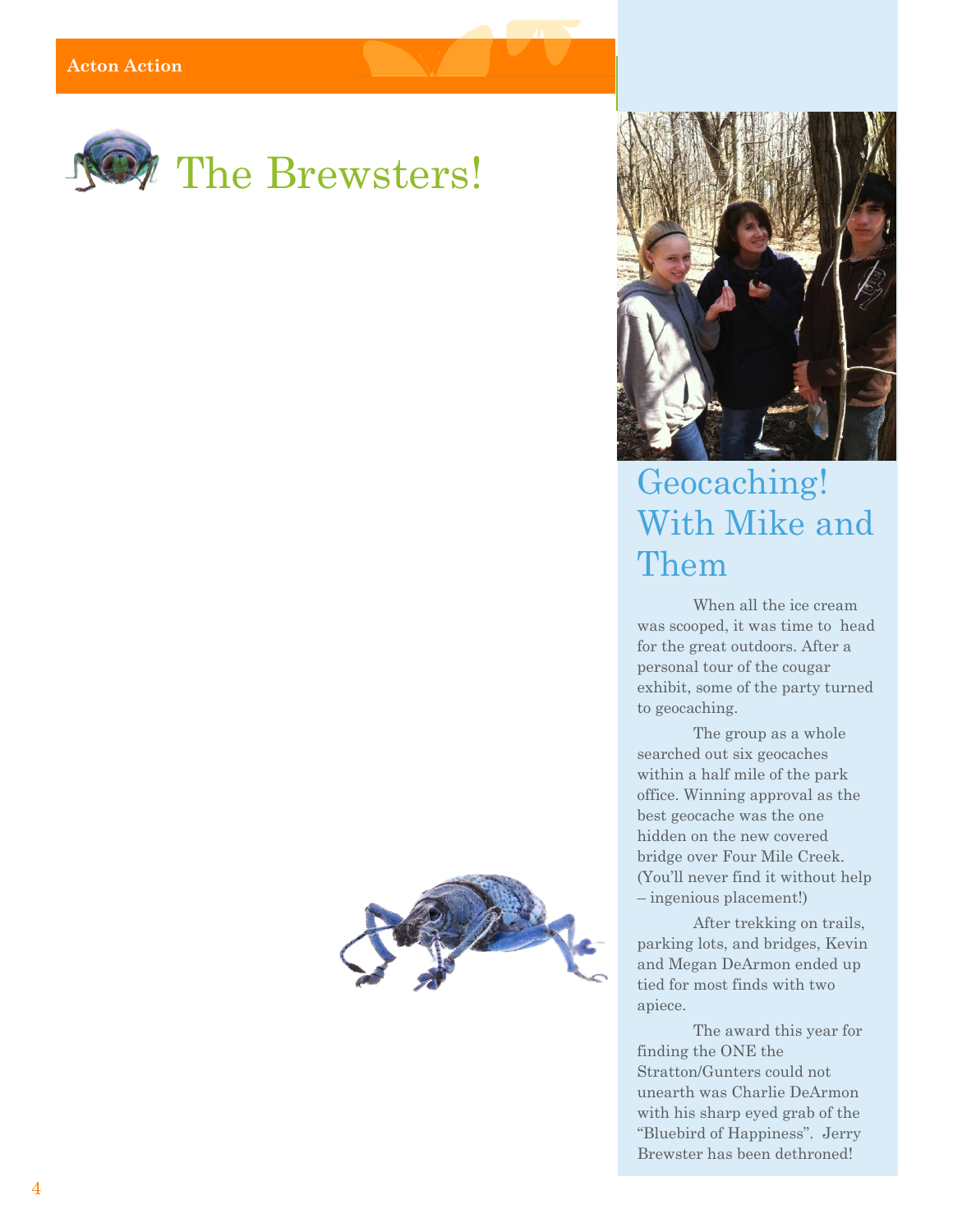### The Brewsters Go To the Lake! Family Sailing Anecdotes From the Featured Family

"On one great steady wind day, we decided to take an extra long sail away from the docks. Darrilynn and I exchanged turns at the helm and the kids enjoyed jumping / falling off the boat, swimming and climbing back in.

Because the winds were good, the number of power boaters was down. This turned out to be unfortunate because we had sailed over a mile from the launch ramps without a motor and didn't expect the wind to completely die..We drifted for a while waiting for the wind to return (which it never did) before I began paddling. After about an hour, a power boater came near enough for us to ask for a tow."

"We had joined the Caesar Creek club (CCSA) and occasionally crewed for Hobie sailors. About the time that we purchased the Capri 14.2, the club reorganized into a social club and only had a few handicapped fun races a year (usually in Sept and Oct). The first time I decided to participate in the fun race, I invited my father, Walter, to crew. Walter had no experience racing and very little experience sailing. It was a cold, but very windy day in October. We got out on the water early and practiced our tacking. When the horn sounded we were first to the line on the pin end and built a big lead as we approached the windward mark. Unfortunately a big gust hit us in the middle of a tack only a less than 100 ft. from the windward mark. The boat turtled, but we were able to right the boat and recover, but not before the entire fleet sailed past us. Now we were soaking wet and freezing cold and had to decide if we wanted to try to catch the fleet. We decided to sail to shore, change into dry clothes, and return to the course in time for the second race. Unfortunately, we didn't inform the race committee, so they started the second race sequence just as we shoved off from the docks. Needless to say, we were dry and warm, but we could not get to the starting line or catch the fleet."

"The Saturday after sailing camp, Darrilynn wanted to show off her new found skills. She offered to take her friend, Becky, out for a leisurely sail. I helped them launch and waited on shore. About a hour later they both returned being towed by a power boat. Apparently, Becky had fallen overboard and could not get back into the boat and Darrilynn could not sail the boat with Becky dragging in the water."